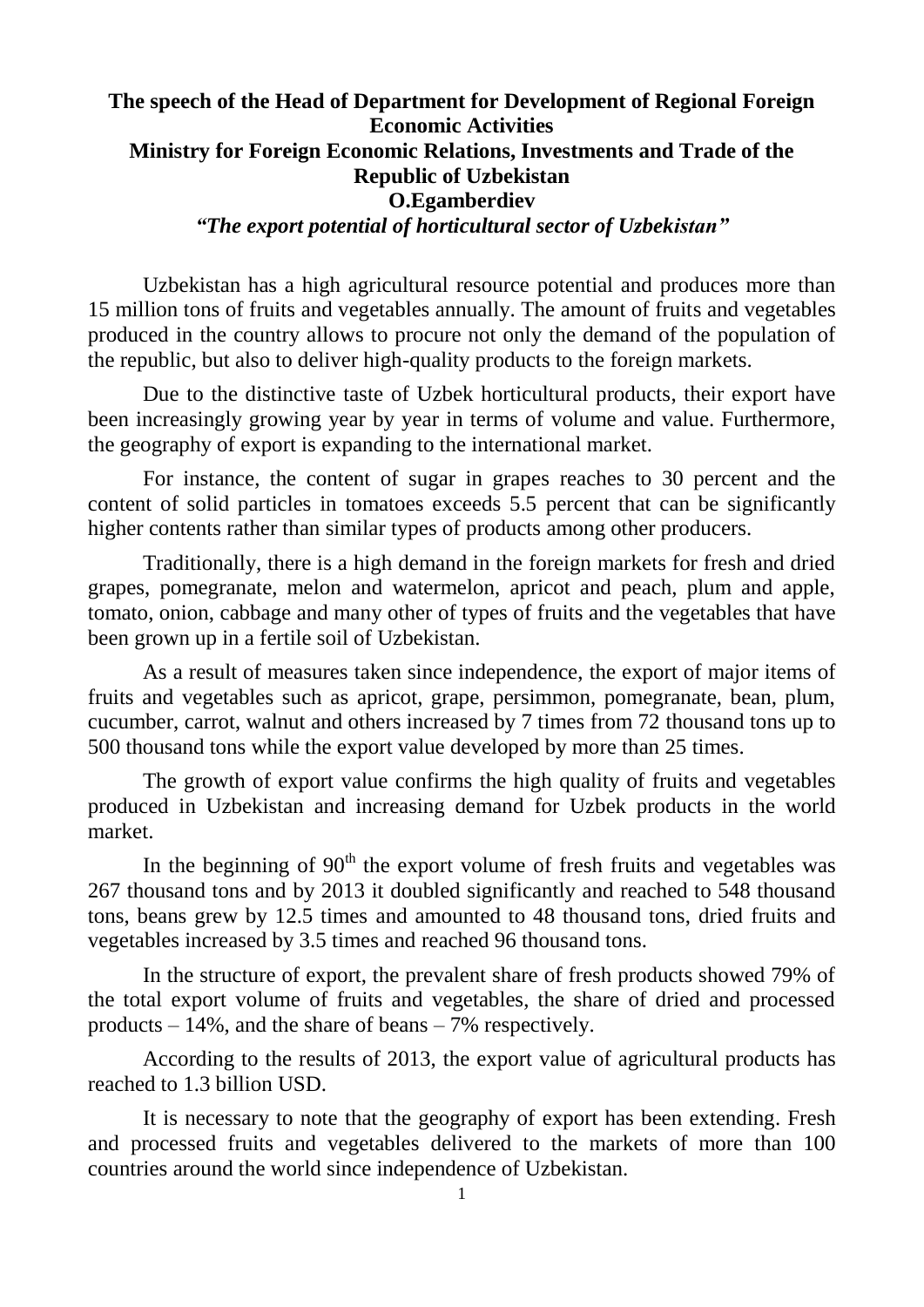Regarding to the export volumes of fruits and vegetables in the Russian market Uzbekistan confidently surpasses such suppliers as China, Spain, Argentina, Morocco, The Republic of South Africa, Italy and Poland.

Previously, Uzbekistan delivered fruits and vegetables mostly to Russia and Kazakhstan. In recent years, the demand for Uzbek fruits and vegetables has been considerably increasing in European and Asian markets.

During the last five years, the geography of export has expanded to countries that are namely Norway, Thailand, Vietnam, Malaysia, Indonesia, Brazil, Cyprus and Macedonia, the USA and others.

Fruits from Uzbekistan can be found in the distribution networks of the Austrian hypermarkets "REWA", "Zotter" chocolate factory which is using our products as a raw component to produce chocolates, and also other large distribution networks of hypermarkets such as German "Marap Handels", Russian "Aushan" hypermarkets which give preference to Uzbek products because of environmental standards and taste properties.

Thanks to the created modern transport infrastructure, optimum allocation of cold stores and preferential tariffs of NAC «Uzbekistan Airways» Uzbek fruits and vegetables exported by air transport to foreign markets, including through the international center of logistics "Navoi".

At the same time, in Uzbekistan special attention is given to development of agricultural products processing industry, which includes manufactures of canned, dried and frozen fruits and vegetables, juices, wine and soft drinks, pastes and others.

Processing industry of agricultural products is one of the industries with all the basic conditions for the rapid development. There is a significant labor potential, many processing plants are re-equipped with modern equipment and the agricultural output is increasing in the country annually.

Existing conditions in the country allowed to increase export volume of processed fruits and vegetables, in particular juices. For example, over the last ten years export volume of juices increased twice from 8.3 thousand tons to 18.3 thousand tons and the value of their export increased by 6 times from 4 mln. USD to 24 mln. USD. In 2013 export of juices carried out by 30 enterprises of the republic.

The Government of Uzbekistan is carry out constantly research of the current state and prospects of export of fresh and processed fruits and vegetables. Based on the results identified factors constraining export growth and development of the industry in general, appropriate measures are taken to eliminate them.

The complex system of privileges and preferences is created in order to stimulate domestic exporters and increase the production of exports in the global financial and economic crisis.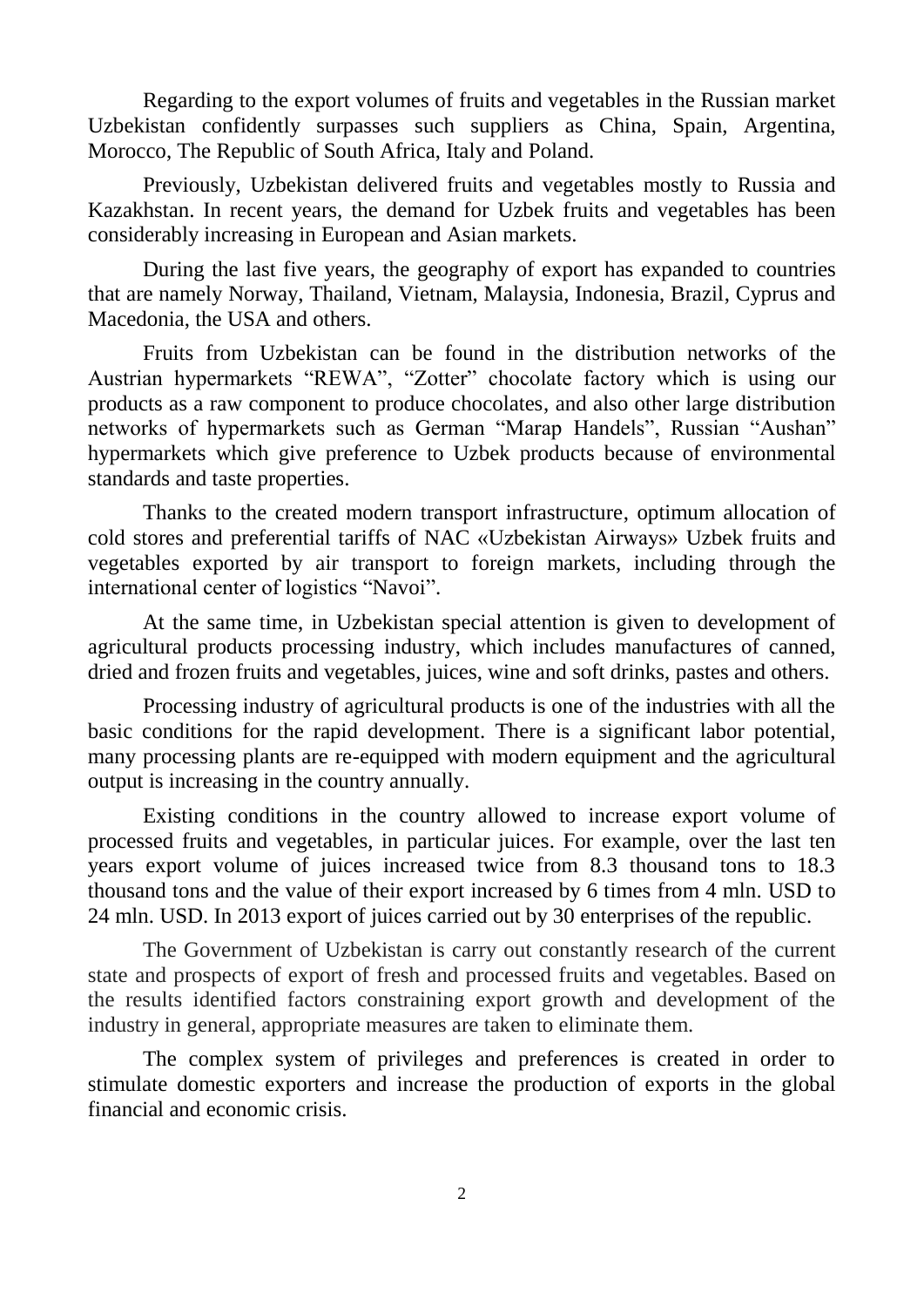Export procedures and concerning costs have been greatly simplified and reduced. The mechanism of customs clearance of export transactions on a "onewindow" principle providing simultaneous customs clearance, declaration, certification, sanitary and epidemiological supervision and other procedures have been implemented.

In order to create favorable conditions for the expansion of business activities, active participation of small businesses in increasing export potential of the country by the decree of the President of the Republic of Uzbekistan from 25.08.2011 No PP-1604 "About measures on elimination of bureaucratic barriers and the further enhancement of freedom of entrepreneurial activities" approved on October 1, 2011, the rate of charges for customs clearance for export of goods, providing for the decrease in 2 times. Implemented the system of electronic declaration of goods exported.

In order to create additional facilities and support national exporters State Customs Committee provides the implementation of export cargo clearance process, day and night, weekends and holidays, as soon as possible, examine the treatment of exporters and measures taken to resolve emerging issues.

Specialized structures created to assist exporters, primarily small businesses in matters of standardization and certification of products, its promotion on foreign markets.

Particular attention is being paid to adopt modern quality management systems and product certification in accordance with international standards, which is the most important task for enterprises to increase the output intended for export.

In order to ensure further growth of production and export of horticultural products, by reducing the acreage under cotton increasing amount of area set aside for the production of various kinds of agricultural products.

Based on the best international practices research institutes carry on due to the seed development and viticulture and implementation of the most modern technologies in production.

Taking into account a growing demand in the world market, the following comprehensive work is being carried out on:

- the creation of new highly productive and competitive crop varieties, appropriate soil and climatic conditions of the regions;

- development of intensive gardening;

- the introduction of modern farming methods into production;

- the creation of domestic small tractors and agricultural machinery for the needs of producers of horticulture, viticulture and vegetable crops.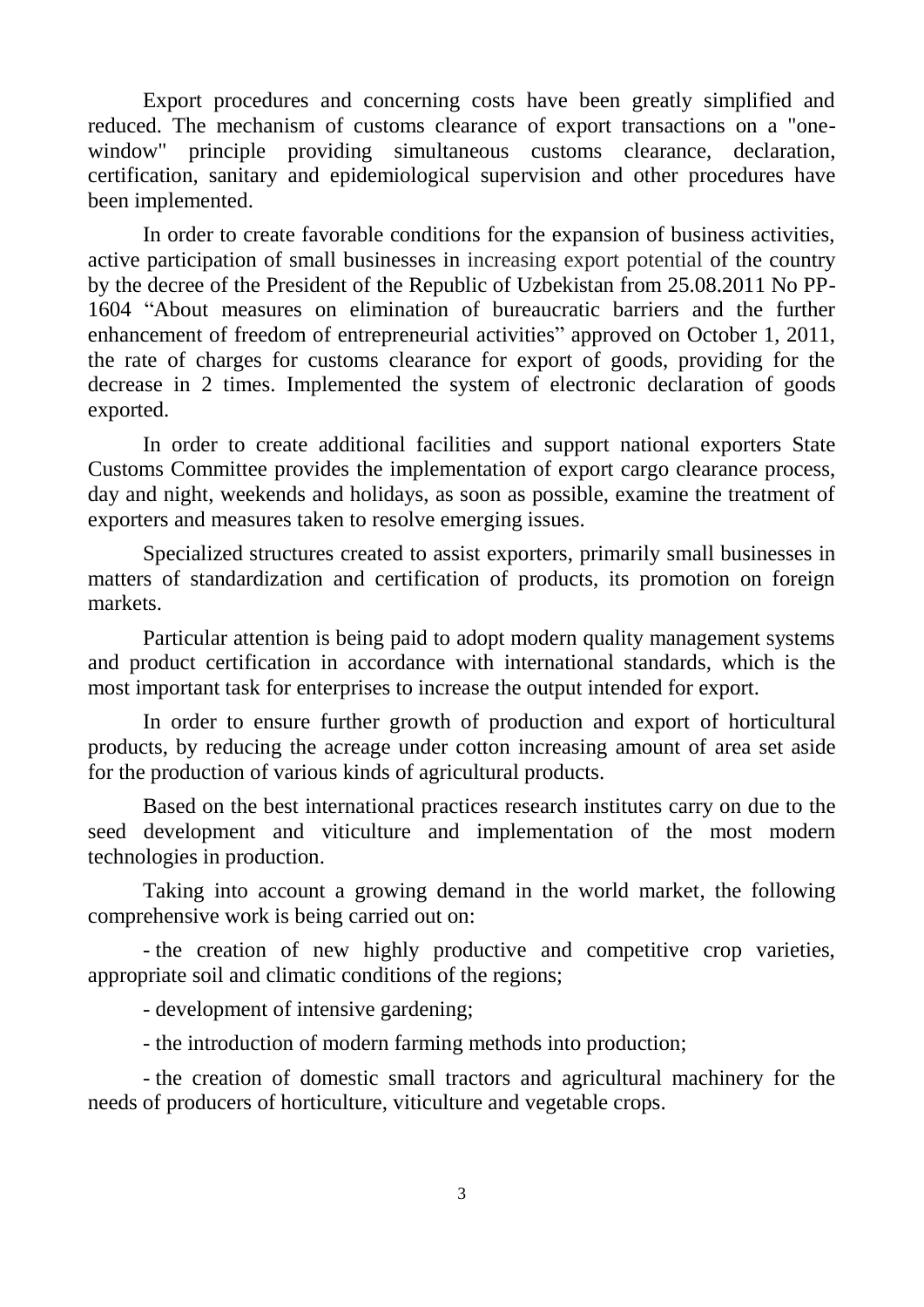The program was approved by the Government of Uzbekistan to develop and strengthen the material and technical base for storage of fruits and vegetables in 2011-2015. The program identified the target parameters of construction of new and reconstruction of existing refrigerating bases for storage of horticultural products.

Until 2015, companies working in the sector of storage are released from payment of customs duties on refrigeration and storage equipment, components and materials, cargo-handling technics that have not been manufactured in the country and imported under the program.

Implementation of the program will allow to increase the volume of simultaneous storage of fruits and vegetables to 121 thousand tons. For the construction of new cold stores and reconstruction of all existing facilities will be allocated 187 billion uzbek soums, companies own 71.3 billion soums, and 115.7 billion soums - loans from commercial banks.

Thus, it is assumed that by creating a more efficient system of harvesting and storage, as well as the organization of sale of vegetables in the offseason, its exports due to year-round availability can be increased several times.

The leader of the country is paying considerable attention to the development of fruit and vegetable sector in Uzbekistan. The Decree "About measures to deepen economic reforms in the horticulture and viticulture" (N<sup>o</sup>UP-3709 from 09.01.2006) and the Resolution of the President of the Republic of Uzbekistan "About organizational measures on reforming the horticulture and viticulture" ( $\mathcal{N}_{\mathcal{Q}}$  PP-255 from 11.01.2006), identified the most important conditions for further development of the horticultural sector in the republic.

Considering the high demand for fresh and processed products of viticulture, wine industry was allocated as an independent branch by the Presidential Decree ( $N_2$ ) 255 from 11.01.2006), which is today represented by "Uzvinprom-holding".

The holding company owns 67 enterprises that produce wine beverages.

Currently, in the republic zoned and grown over 37 grape varieties that take in specialized farms about 88.6 thousand hectares, including 26.6 hectares of wine European varieties.

Modern methods of determination of the quality of products and technology of their production are being applied throughout the entire cycle from crop cultivation to the finished product.

Today Uzbekistan wine, thanks to its excellent quality, enjoy recognition, steadily receiving high quality assessment at the international specialized exhibitions, competitions and tastings high marks, they won 147 gold, silver, bronze medals and a number of diplomas.

Domestic wines along with the CIS countries are exported to Turkey, Korea, Italy and Japan.